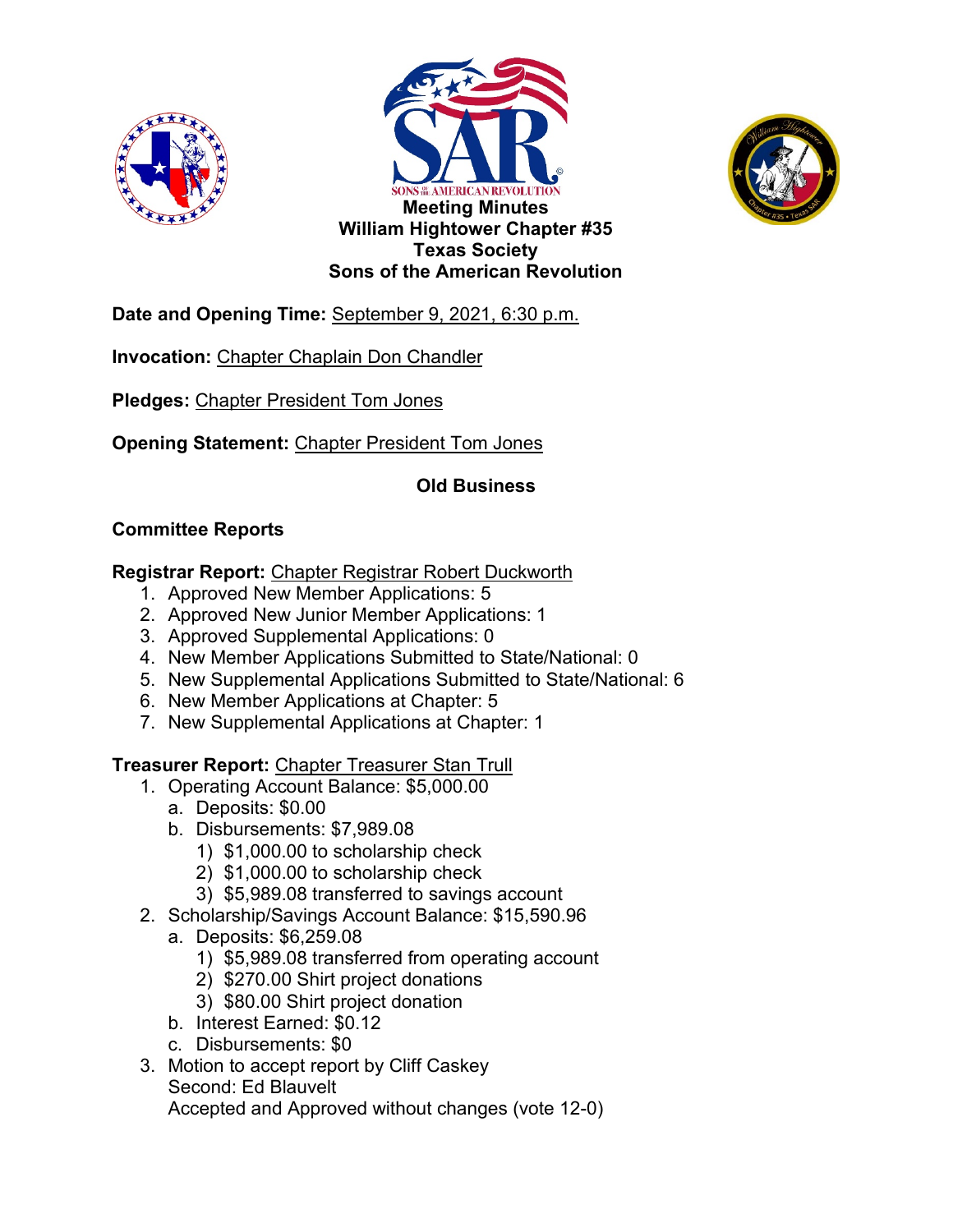### **Meeting Minutes William Hightower Chapter #35 September 9, 2021**

4. Report appended

### **Secretary Report:** Chapter Secretary Kris Krueger

- 1. May 2021 Meeting Minutes
	- a. Motion to accept minutes: Ed Blauvelt
	- b. Second: Robert Duckworth
	- c. Accepted and Approved without Changes (vote 12-0)
- 2. Membership (As of September 6, 2021, TXSSAR Report)
	- a. Current Members: 58
	- b. New Members: 9 (up 5 from last report)
	- c. Junior Members: 4 (up 1 from last report)
	- d. Transfers In: 1 (not reported on TXSSAR Report, but transfer complete)
	- e. Total Membership: 72 (68 for quorum purposes [Junior Members not eligible to vote])

#### **Historian Report:** No report

#### **Youth Awards Committee:** No report

#### **Publicity-Media:** No report

### **ROTC & CAP:** No report

**Flags:** No report

#### **Public Service:** Will Moravits

To be reaching out to local agencies to get nominees, plan to receive nominations by October 15, plan to present awards in November

#### **Public Events:** Patrick Hollis

New Braunfels Folk Fest is October 9-10, Chapter has secured a spot as a presenter and may have one of the largest displays. Tom and Kris are working on preparing displays, seeking volunteers to help man the displays and looking for equipment.

**Color Guard:** No report

**Grave Marking:** No report

**Awards, Medal & Citations:** No report

**Eagle Scouts:** No report

#### **George Washington Proclamation:** No report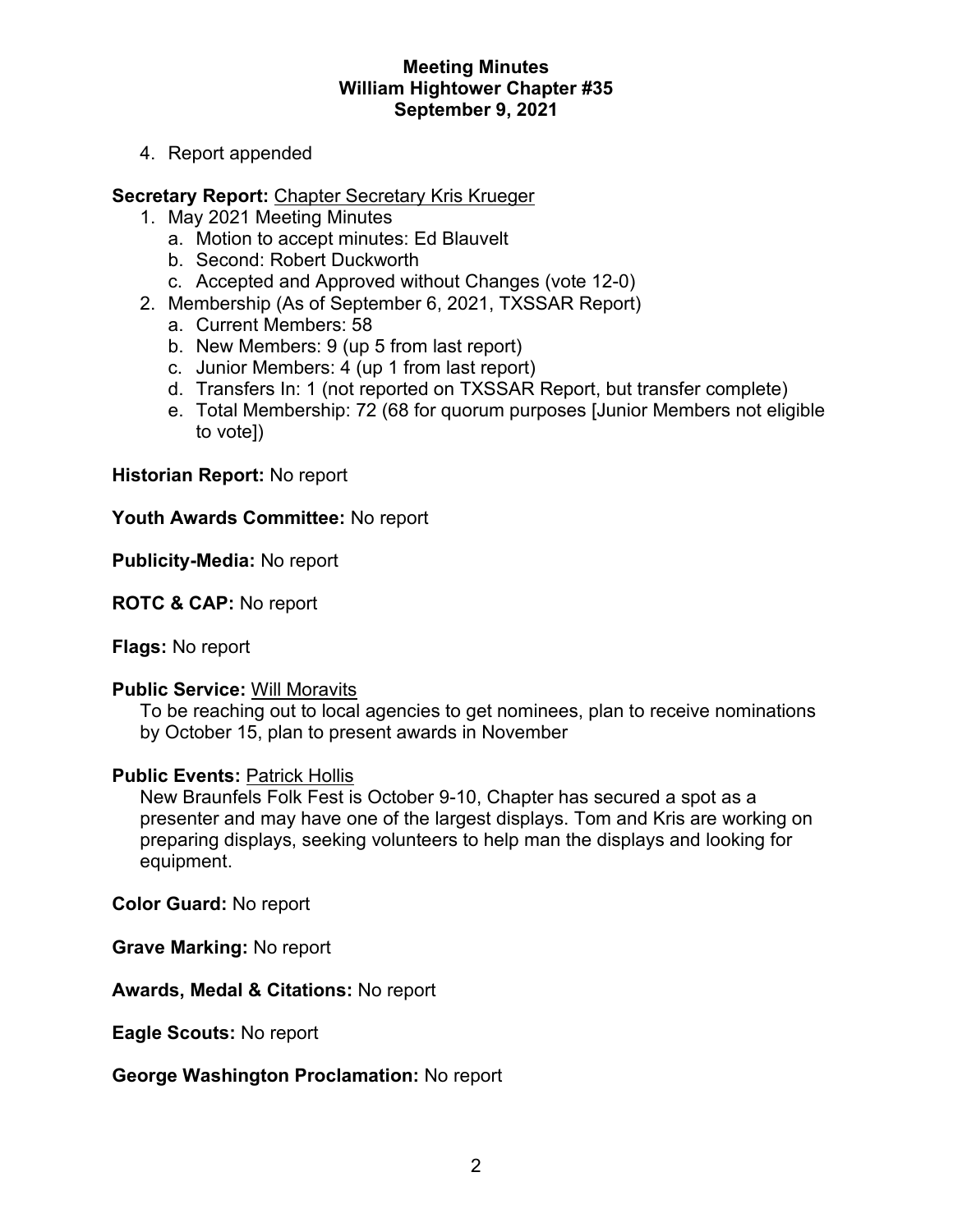### **Meeting Minutes William Hightower Chapter #35 September 9, 2021**

**Financial:** No report

**Fundraising:** No report

**Mentoring:** No report

# **New Business**

### **Presentations**

- 1. How I Used the SARs Latest Technology to Find My Supplemental
- 2. Keeping Current Banking Institution by Tom Jones
- 3. Purchasing a Public Announcement System by Patrick Hollis

# **Motion by Cliff Caskey, Second by Will Moravits**

"The William Hightower Chapter will explore the possibility of splitting a purchase of a public announcement system with the Prince Carl of Solms-Braunfels Chapter, Sons of the Republic of Texas" The motion passed, 12-0

# **Motion by Patrick Hollis, Second by Joe Cox**

"The William Hightower Chapter will not move to a new banking institution, but will remain with its current institution, Chase." The motion passed, 12-0

**Next Meeting:** October 14, 2021, 5:30 p.m. social hour, 6:30 p.m. business

**Benediction:** Compatriot Don Chandler

**Recessional:** Chapter President Tom Jones

**Adjournment:** 7:47 p.m.

**Members Present:** 12 (3 in uniform) **Quorum:** Yes

**Guests:** 1

**Total Attendance:** 13

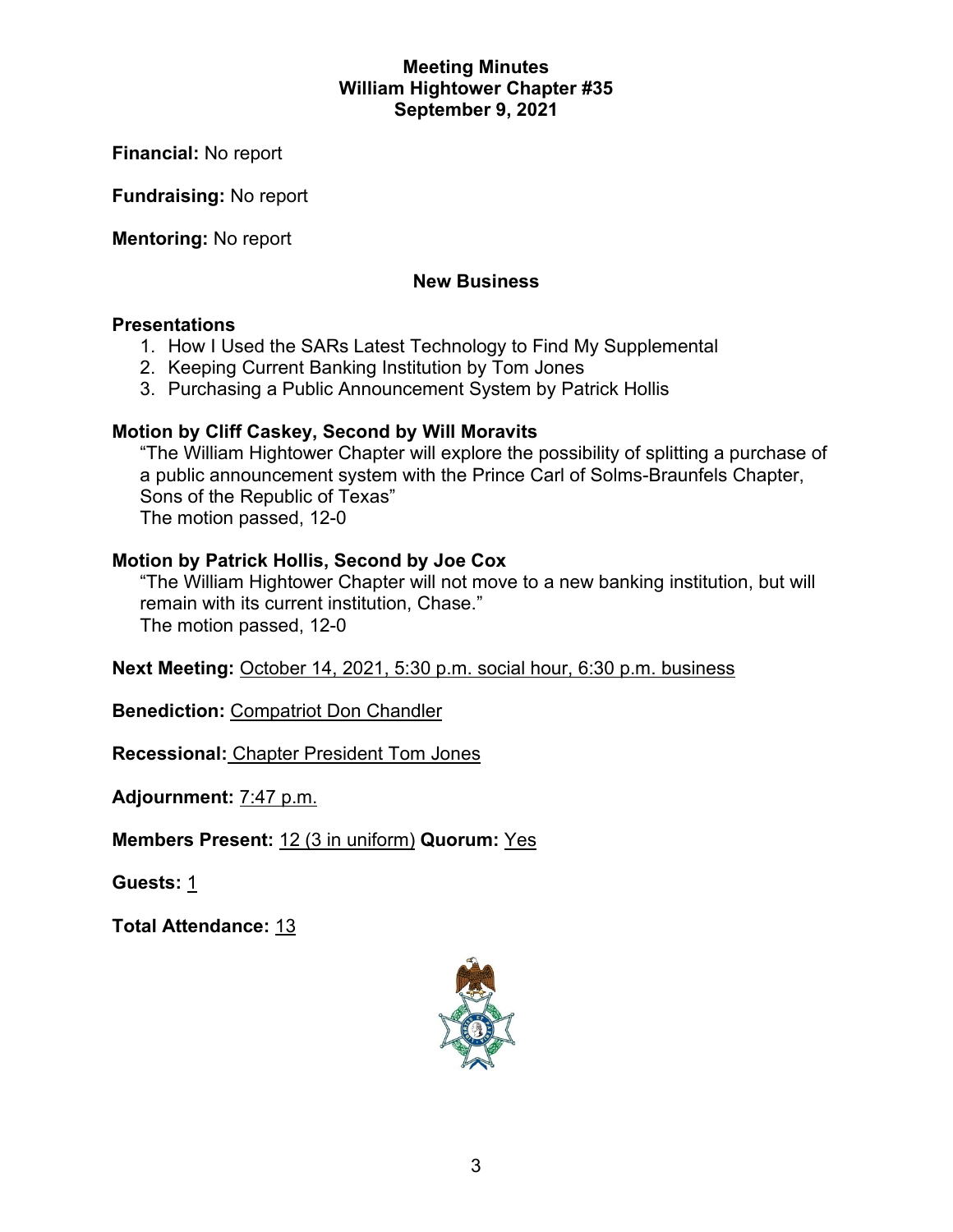# SONS OF THE AMERICAN REVOLUTION William Hightower Chapter #35 Registrar's Report Sept 9, 2021

#### Approved New Applications

- 1. Harvey Jr. Risien, Patriot Lemuel Hatch Approved (8/12/2021)
- 2. Richard Risien, Patriot Lemuel Hatch Approved (8/12/2021)
- 3. Taylor Risien, Patriot Lemuel Hatch Approved (8/12/2021)
- 4. Oliver Risen, Patriot Lemuel Hatch Approved (8/12/2021)
- 5. Ryan Wolfe, Patriot James Sullenger Approved (8/13/2021)
- 6. Wesley Wolfe, Patriot James Sullenger Approved (8/13/2021)

#### Approved Supplementals

New Applications that have been approved by the William Hightower Registrar and are being reviewed at State or National. None from May 2021.

New Supplemental Applications approved by William Hightower Registrar and are being reviewed at State or National.

- 1. Robert Duckworth Patriot Joshua Owings (at National 1/22/21)
- 2. Robert Duckworth Patriot Richard Owings (at National 1/22/21)
- 3. Rodney Young Patriot Lewis Tackett III (at National 1/22/21)
- 4. Michael Pryor Patriot Jesse Winfrey (at National 3/01/21)
- 5. Kris Krueger Patriot Christian Carpenter (at National 06/16/21)
- 6. Harold Storer Patriot Andrew Finck Jr. (at National 6/16/21)
- 7. Eric Mowles Patriot William Turner (Approved by Chapter Register)

Applicants who have an online application working and I have contacted them to help the application process.

- 1. James Ellis. New
- 2. Sean Welch. New
- 3. Michael Collyer. New
- 4. Bruce Cline. New
- 5. Paul Greene. (all proof documents have been sent to WH Register, working on application.)

Robert Duckworth, William Hightower Chapter Registrar